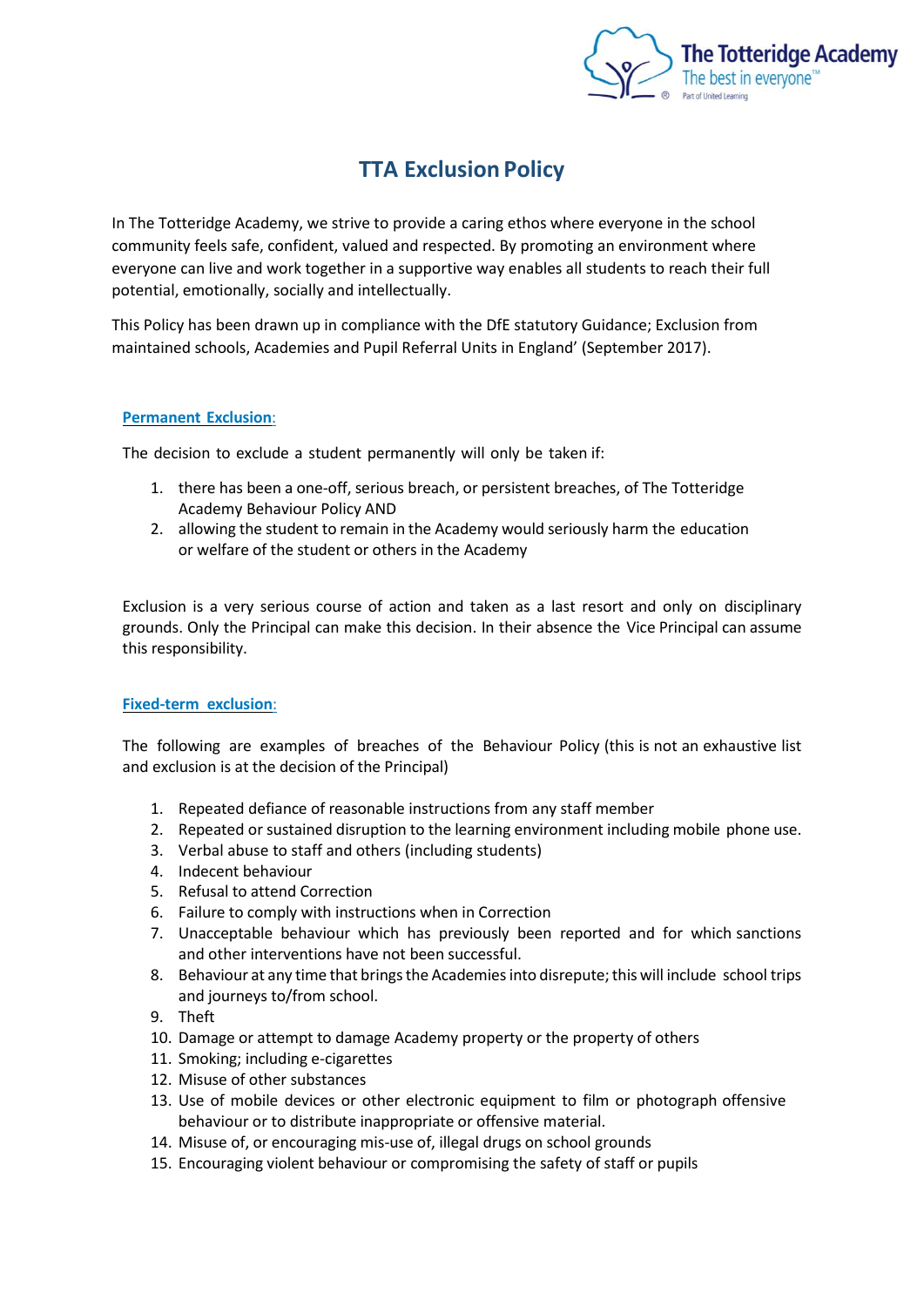

The Statutory Guidance indicates that the following examples might constitute a serious, oneoff disciplinary offence for which permanent exclusion could be immediately appropriate:

- 1. Serious actual or threatened violence against another student or a member of staff
- 2. Sexual abuse or assault
- 3. Supplying an illegal drug on school grounds
- 4. Use of or under the influence of an illegal drug
- 5. Carrying, or using, an offensive weapon
- 6. Arson or attempted arson

The Totteridge Academy will seek police involvement where the law has been broken. Parents/carers will be informed and involved, where appropriate, without delay.

#### **Behaviour Outside the Academy**

Students' behaviour outside the Academy grounds on school "business" for example trips and journeys away, school sports fixtures, or a work experience placement is subject to the Behaviour Policy. Bad behaviour in these circumstances will be dealt with as if it had taken place on site. For behaviour outside School but not on school business this policy will still have effect if there is a clear link between that behaviour and maintaining good behaviour and discipline among the student body as a whole. If students' behaviour in the immediate vicinity of the School or on a journey to and from school meets the criteria for exclusion and the student is identifiable as a student of The Totteridge Academy, then the Principal may decide to exclude.

#### **Drug Related Exclusions**

In making a decision on whether or not to exclude for a drug-related offence, the Principal will have regard to the published policies of the Academy and the DfE. The decision will depend on the precise circumstances of the case and the evidence available. In some cases, fixed term exclusion will be more appropriate than permanent exclusion.

#### **The DfE/ACPO Guidance can be found at:**

[https://www.gov.uk/government/uploads/system/uploads/attachment\\_data/file/27016](http://www.gov.uk/government/uploads/system/uploads/attachment_data/file/27016) 9/drug\_advice\_for\_schools.pdf

#### **Exclusion Procedure**

Most exclusions are of a fixed term nature and are of a short duration (usually between one and three days).

The DfE regulations allow the Principal to exclude a student for one or more fixed periods not exceeding 45 school days in any one school year.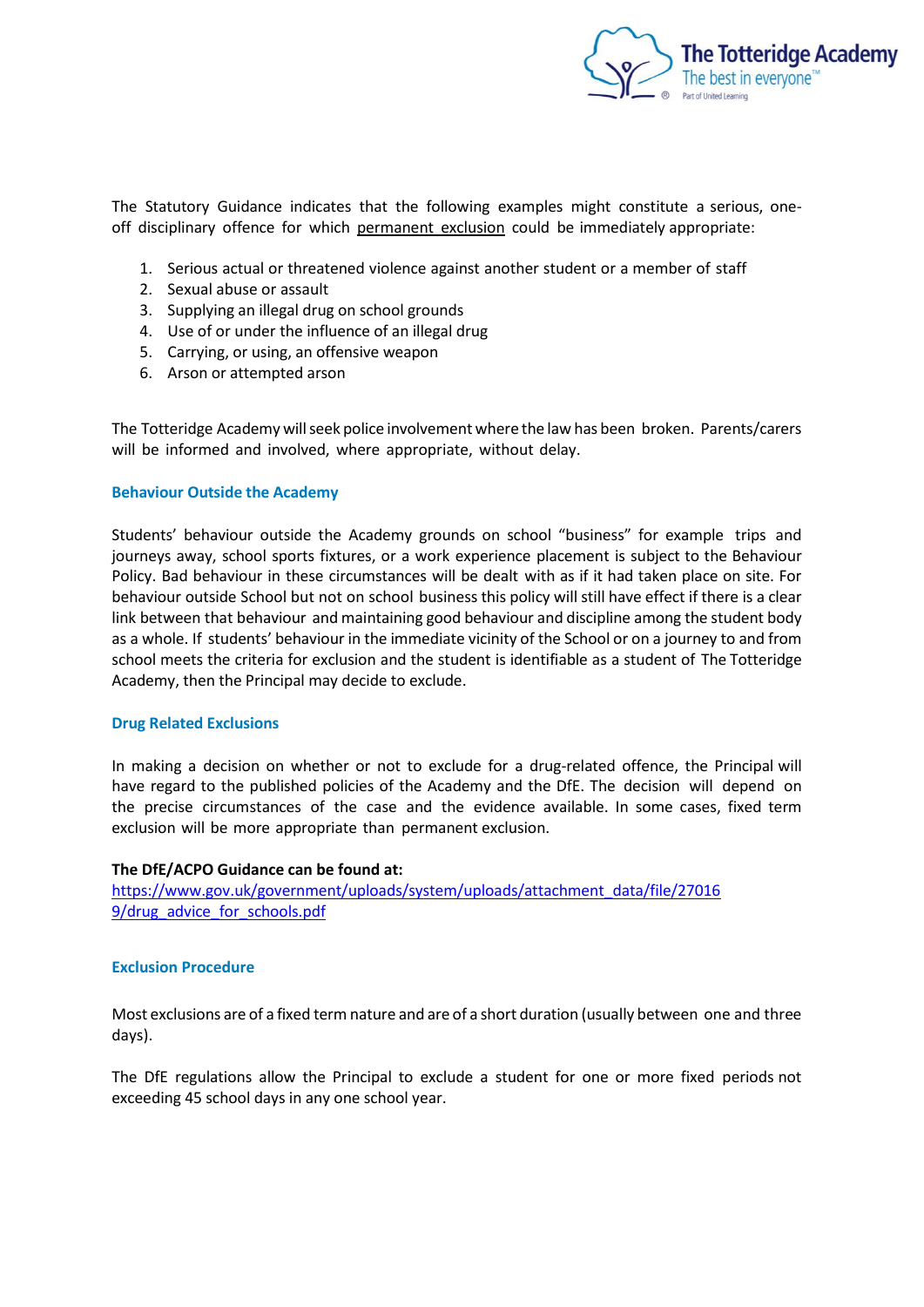

The Governors review promptly all permanent exclusions from The Totteridge Academy and all fixed term exclusions that would lead to a student being excluded for over 15 days in a school term or missing a public examination.

The Governors review fixed term exclusions which would lead to a student being excluded for over 5 days, but not over 15 days in a school term, where a parent has expressed a wish to make representations.

Following exclusion parents / carers are contacted immediately where possible. A letter will be sent by post giving details of the exclusion and the date the exclusion ends. Parents/carers have a right to make representations to the Governing Body and the Local Authority as directed in the letter.

A reintegration meeting or conversation will be held with parents/ carers and the student during, or following the expiry of, the fixed term exclusion and this will involve the Director of Learning or a member of the Senior Leadership Team and other staff where appropriate.

Following a fixed-term exclusion the student may be placed on report to the Director of Learning, usually for a minimum of one week to monitor behaviour and work. If the fixed term exclusion is greater than 5 days or an accumulation of exclusions exceed 5 days, a Behaviour Support Plan may be drawn up. This needs to be agreed with the Academy, student and parents.

During the course of a fixed term exclusion where the student is to be at home, parents are advised that the student is not allowed on the Academy premises, and that daytime supervision is their responsibility as parents/guardians. The Academy will set work, but it is up to the parent to make sure it is collected and returned when completed for marking.

# **Alternatives to Exclusion**

Students and incidents are dealt with on an individual personalised basis, and it may be appropriate for students to be offered alternatives to exclusion under exceptional circumstances.

Examples of situations when an alternative to exclusion may be sought include:

- students with significant additional needs detailed on the SEND register
- students for whom exclusion would represent a safeguarding matter or significant prejudice to their wellbeing.

The following approaches may be taken as an alternative to exclusion under exceptional circumstances:

- Extended period of time in Correction
- Extended community service based around the Academy
- Managed move to another mainstream setting
- The use of a purchased place at an alternative provider

# **Support Following Exclusion**

In some cases, it may be appropriate for further support to be provided for students following exclusion and any decisions about such options will be initiated by the Academy in full collaboration with the student and parents/ carers. The Principal will have the final decision about placing a student in offsite alternative provision and although desirable, parental / carer permission and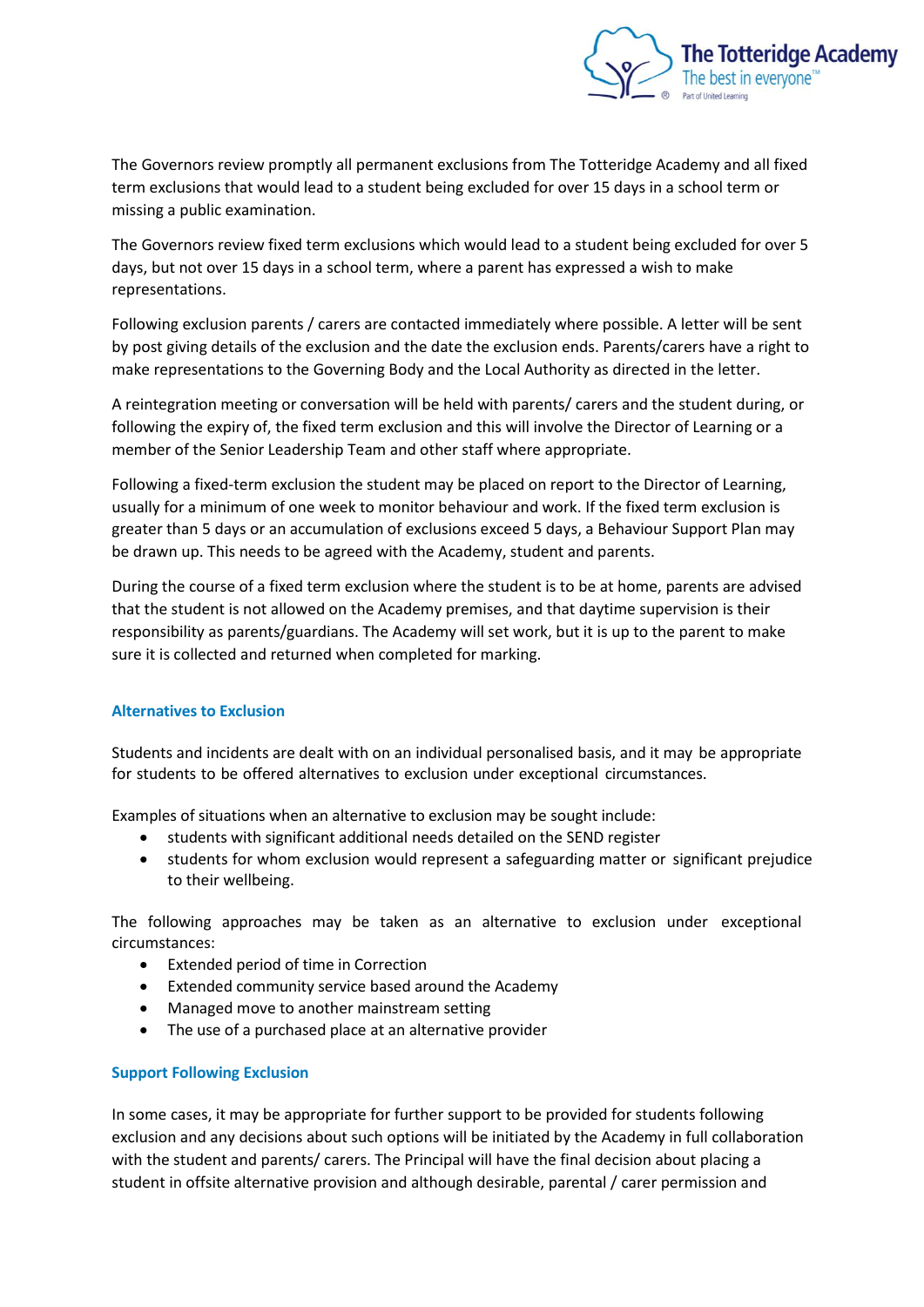

support is not required if the Principal and other relevant staff feel this is the best and most appropriate educational provision at that point in time.

Options for addition support following exclusion may include:

- Completion of an EHA Early Help Assessment to identify areas for future support for the student.
- Alternative Provision from another provider for a period of time to improve behaviour
- Offer of a 'managed move' to another school with a view to a permanent move for a fresh start. The trial placement usually lasts 6 weeks
- Personalised reduced mainstream lesson timetable
- Referral for additional support to the school nurse or counsellor
- Referral to SEN-related agencies including Educational Psychologist (EP), Speech and Language Therapist (SALT), Child and Adolescent Mental Health Service (CAMHS), Community Pediatrician.

# **Factors that the Academies Consider Before Making a Decision to Exclude**

Exclusion will not be imposed instantly unless there is an immediate threat to the safety of others in the School or the student concerned. Before deciding whether to exclude a student either permanently or for a fixed period the Principal will:

- Ensure appropriate investigations have been carried out and that, on the balance of probabilities the student has committed the alleged offence(s).
- Consider all the evidence available to support the allegations taking into the account the Behaviour, Equal Opportunity and Race Equality Policies.
- Allow the student to give his / her version of events.
- Check whether the incident may have been provoked for example as a result of bullying or by racial or sexual harassment.

If the Principal is satisfied that on the balance of probabilities the student did what he / she is alleged to have done; exclusion will be applied.

# **Exercise of Discretion**

In reaching a decision, the Principal will always look at each case on its own merits. In considering whether permanent exclusion is the most appropriate sanction, the Principal will consider the gravity of the incident or series of incidents, whether it constitutes a serious breach of the Behaviour Policy and the effect that the student remaining in school would have on the safety, welfare and education of other students and staff.